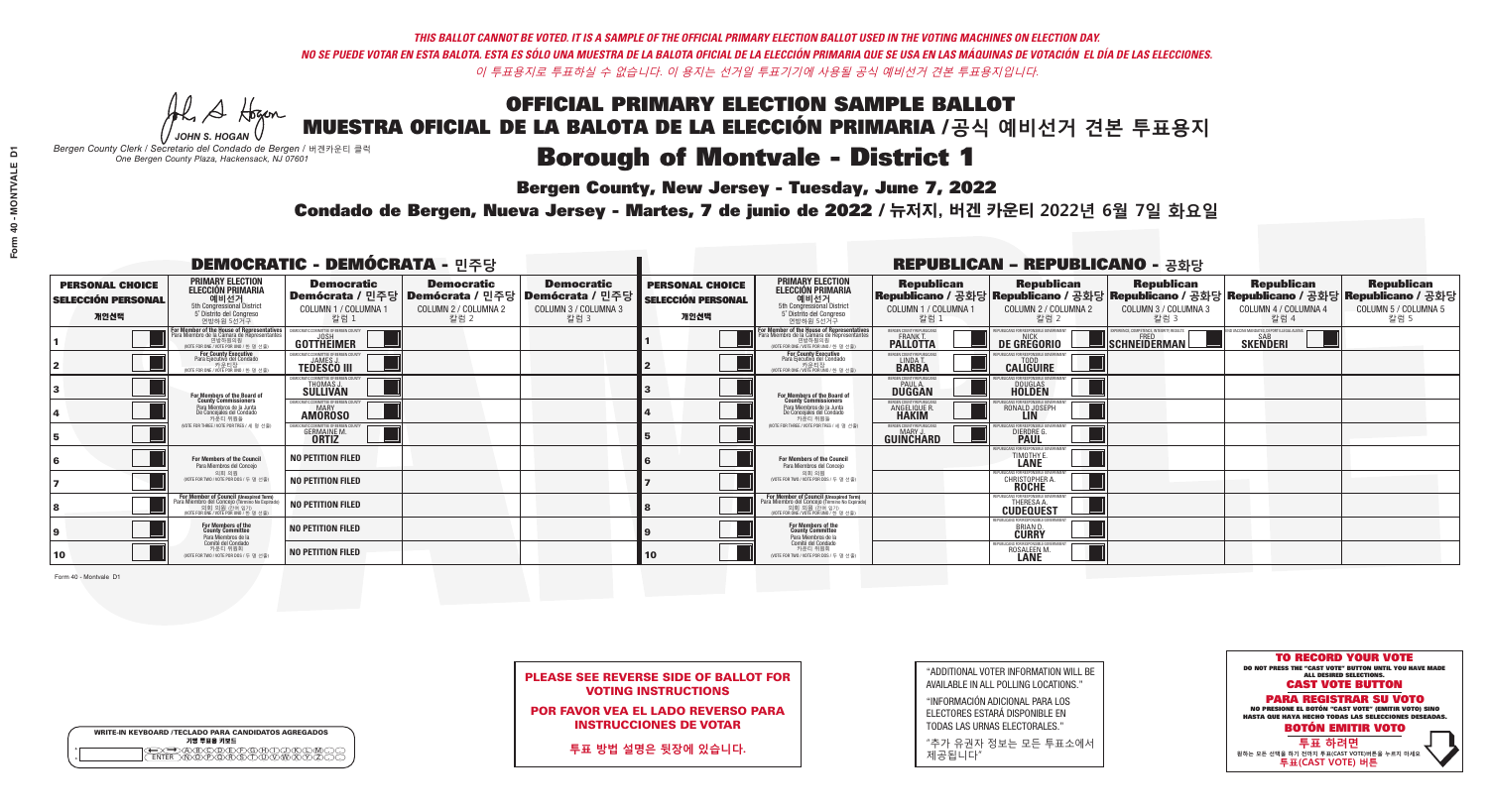### OFFICIAL PRIMARY ELECTION SAMPLE BALLOT MUESTRA OFICIAL DE LA BALOTA DE LA ELECCIÓN PRIMARIA /**공식 예비선거 견본 투표용지 Borough of Montvale - District 2**

**Bergen County, New Jersey - Tuesday, June 7, 2022** 

A Hogen *JOHN S. HOGAN*

| <b>WRITE-IN KEYBOARD /TECLADO PARA CANDIDATOS AGREGADOS</b><br>기명 투표용 키보드 |  |
|---------------------------------------------------------------------------|--|
| )(B)C)(D)(E)(F)(G)(H)(T)<br><u>এই প্রাপ্ত (ইংরাজ </u>                     |  |

*Bergen County Clerk / Secretario del Condado de Bergen /* 버겐카운티 클럭 *One Bergen County Plaza, Hackensack, NJ 07601*



PLEASE SEE REVERSE SIDE OF BALLOT FOR VOTING INSTRUCTIONS

POR FAVOR VEA EL LADO REVERSO PARA INSTRUCCIONES DE VOTAR

**투표 방법 설명은 뒷장에 있습니다.**

| "ADDITIONAL VOTER INFORMATION WILL BE |
|---------------------------------------|
| AVAILABLE IN ALL POLLING LOCATIONS."  |

"INFORMACIÓN ADICIONAL PARA LOS ELECTORES ESTARÁ DISPONIBLE EN TODAS LAS URNAS ELECTORALES."

"추가 유권자 정보는 모든 투표소에서 제공됩니다"

Condado de Bergen, Nueva Jersey - Martes, 7 de junio de 2022 / 뉴저지, 버겐 카운티 2022년 6월 7일 화요일 *One Bergen County Plaza, Hackensack, NJ 07601*

| <b>DEMOCRATIC - DEMÓCRATA - 민주당</b>                         |                                                                                                                                                       |                                                                                                        |                                                   |                                                   |                                                             |                                                                                                                                                    |                                                            | <b>REPUBLICAN - REPUBLICANO - 공화당</b>                                |                                                                                                                                                |                                                                |                                                   |
|-------------------------------------------------------------|-------------------------------------------------------------------------------------------------------------------------------------------------------|--------------------------------------------------------------------------------------------------------|---------------------------------------------------|---------------------------------------------------|-------------------------------------------------------------|----------------------------------------------------------------------------------------------------------------------------------------------------|------------------------------------------------------------|----------------------------------------------------------------------|------------------------------------------------------------------------------------------------------------------------------------------------|----------------------------------------------------------------|---------------------------------------------------|
| <b>PERSONAL CHOICE</b><br><b>SELECCIÓN PERSONAL</b><br>개인선택 | <b>PRIMARY ELECTION</b><br><b>ELECCIÓN PRIMARIA</b><br>예비선거<br>5th Congressional District<br>5° Distrito del Congreso<br>연방하원 5선거구                    | <b>Democratic</b><br>│Demócrata / 민주당│Demócrata / 민주당│Demócrata / 민주당│<br>COLUMN 1 / COLUMNA 1<br>칼럼 1 | <b>Democratic</b><br>COLUMN 2 / COLUMNA 2<br>칼럼 2 | <b>Democratic</b><br>COLUMN 3 / COLUMNA 3<br>칼럼 3 | <b>PERSONAL CHOICE</b><br><b>SELECCIÓN PERSONAL</b><br>개인선택 | <b>PRIMARY ELECTION</b><br><b>ELECCIÓN PRIMARIA</b><br>예비선거<br>5th Congressional District<br>5° Distrito del Congreso<br>연방하원 5선거구                 | <b>Republican</b><br>COLUMN 1 / COLUMNA 1<br>칼럼 1          | <b>Republican</b><br>COLUMN 2 / COLUMNA 2<br>칼럼 2                    | <b>Republican</b><br>Republicano / 공화당 Republicano / 공화당 Republicano / 공화당 Republicano / 공화당 Republicano / 공화당<br>COLUMN 3 / COLUMNA 3<br>칼럼 3 | <b>Republican</b><br>COLUMN 4 / COLUMNA 4<br>칼럼 4              | <b>Republican</b><br>COLUMN 5 / COLUMNA 5<br>칼럼 5 |
|                                                             | F <b>or Member of the House of Representatives</b><br>Para Miembro de la Cámara de Representantes<br>연방하원의원<br>(VOTE FOR ONE / VOTE POR UNO / 한 명 선출) | COMMITTEE OF BERGEN COUNTY<br>GOTTHEIMER                                                               |                                                   |                                                   |                                                             | For Member of the House of Representatives<br>Para Miembro de la Cámara de Representantes<br>WOTE FOR ONE / VOTE POR UNO / 한 명 선출                  | BERGEN COUNTY REPUBLICANS<br><b>PALLOTTA</b>               | DE GREGORIO                                                          | KPERIENCE, COMPETENCE, INTEGRITY, RESULTS<br>SCHNEIDERMAN                                                                                      | ND VACCINE MANDATES, DEPORT ILLEGAL ALIENS.<br><b>SKENDERI</b> |                                                   |
|                                                             | <b>For County Executive</b><br>Para Ejecutivo del Condado<br>(VOTE FOR ONE / VOTE POR UNO / 한 명 선출)                                                   | EMOCRATIC COMMITTEE OF BERGEN COUNTY<br><b>TEDESCO III</b>                                             |                                                   |                                                   |                                                             | For County Executive<br>Para Ejecutivo del Condado<br>WOTE FOR ONE / VOTE POR UNO / 한 명 선출                                                         | BERGEN COUNTY REPUBLICAN<br>LINDA T.                       | <b>CALIGUIRE</b>                                                     |                                                                                                                                                |                                                                |                                                   |
|                                                             | For Members of the Board of<br>County Commissioners                                                                                                   | THOMAS J.                                                                                              |                                                   |                                                   |                                                             | For Members of the Board of<br>County Commissioners                                                                                                | ERGEN COUNTY REPUBLICAN<br><b>PAUL A.</b><br><b>DUGGAN</b> | <b>DOUGLAS</b><br><b>HOLDEN</b>                                      |                                                                                                                                                |                                                                |                                                   |
|                                                             | Para Miembros de la Junta<br>De Concejales del Condado<br>카우티 위원들                                                                                     | MOCRATIC COMMITTEE OF BERGEN COUN'<br><b>AMOROSO</b>                                                   |                                                   |                                                   |                                                             | Para Miembros de la Junta<br>De Concejales del Condado<br>카우티 위원들                                                                                  | ERGEN COUNTY REPUBLICAN<br>ANGELIQUE R                     | RONALD JOSEPH<br><b>LIN</b>                                          |                                                                                                                                                |                                                                |                                                   |
|                                                             | (VOTE FOR THREE / VOTE POR TRES / 세 명 선출)                                                                                                             | <b>GERMAINE M.</b>                                                                                     |                                                   |                                                   |                                                             | NOTE FOR THREE / VOTE POR TRES / 세 명 선출                                                                                                            | ERGEN COUNTY REPUBLICAN<br><b>GUINCHARD</b>                | <b>DIERDRE</b>                                                       |                                                                                                                                                |                                                                |                                                   |
|                                                             | For Members of the Council<br>Para Miembros del Conceio                                                                                               | <b>NO PETITION FILED</b>                                                                               |                                                   |                                                   |                                                             | <b>For Members of the Council</b><br>Para Miembros del Conceio                                                                                     |                                                            | <b>TIMOTHY E</b>                                                     |                                                                                                                                                |                                                                |                                                   |
|                                                             | 의회 의원<br>(VOTE FOR TWO / VOTE POR DOS / 두 명 선출)                                                                                                       | <b>NO PETITION FILED</b>                                                                               |                                                   |                                                   |                                                             | 의회 의원<br>WOTE FOR TWO / VOTE POR DOS / 두 명 선출)                                                                                                     |                                                            | PUBLICANS FOR RESPONSIBLE GOVERNMENT<br><b>CHRISTOPHER A.</b>        |                                                                                                                                                |                                                                |                                                   |
|                                                             | For Member of Council (Unexpired Term)<br>Para Miembro del Concejo (Término No Expirado)<br>의회 의원 (찬예임기)<br>(VOTE FOR ONE / VOTE POR UNO / 한 명 선출)    | <b>NO PETITION FILED</b>                                                                               |                                                   |                                                   |                                                             | For Member of Council (Unexpired Term)<br>Para Miembro del Concejo (Término No Expirado)<br>의회 의원 (잔여 임기)<br>NOTE FOR ONE / VOTE POR UNO / 한 명 선출) |                                                            | PUBLICANS FOR RESPONSIBLE GO<br><b>THERESA A</b><br><b>CUDEQUEST</b> |                                                                                                                                                |                                                                |                                                   |
|                                                             | For Members of the<br>County Committee<br>Para Miembros de la                                                                                         | MOCRATIC COMMITTEE OF BERGEN COUNTY<br><b>EGGERS</b>                                                   |                                                   |                                                   |                                                             | For Members of the<br>County Committee<br>Para Miembros de la<br>Comité del Condado                                                                |                                                            | UBLICANS FOR RESPONSIBLE GOVERNMEN<br><b>BRUCE LEIGH</b>             |                                                                                                                                                |                                                                |                                                   |
| 10                                                          | Comité del Condado<br>카운티 위원회<br>(VOTE FOR TWO / VOTE POR DOS / 두 명 선출)                                                                               | FMOCRATIC COMMITTEE OF BERGEN COUNTY<br>ELIZABETH M.                                                   |                                                   |                                                   | 10                                                          | 카운티 위원회<br>(VOTE FOR TWO / VOTE POR DOS / 두 명 선출)                                                                                                  |                                                            | PLIRI ICANS FOR RESPONSIRI E GOVERNMEN<br><b>CROWLEY</b>             |                                                                                                                                                |                                                                |                                                   |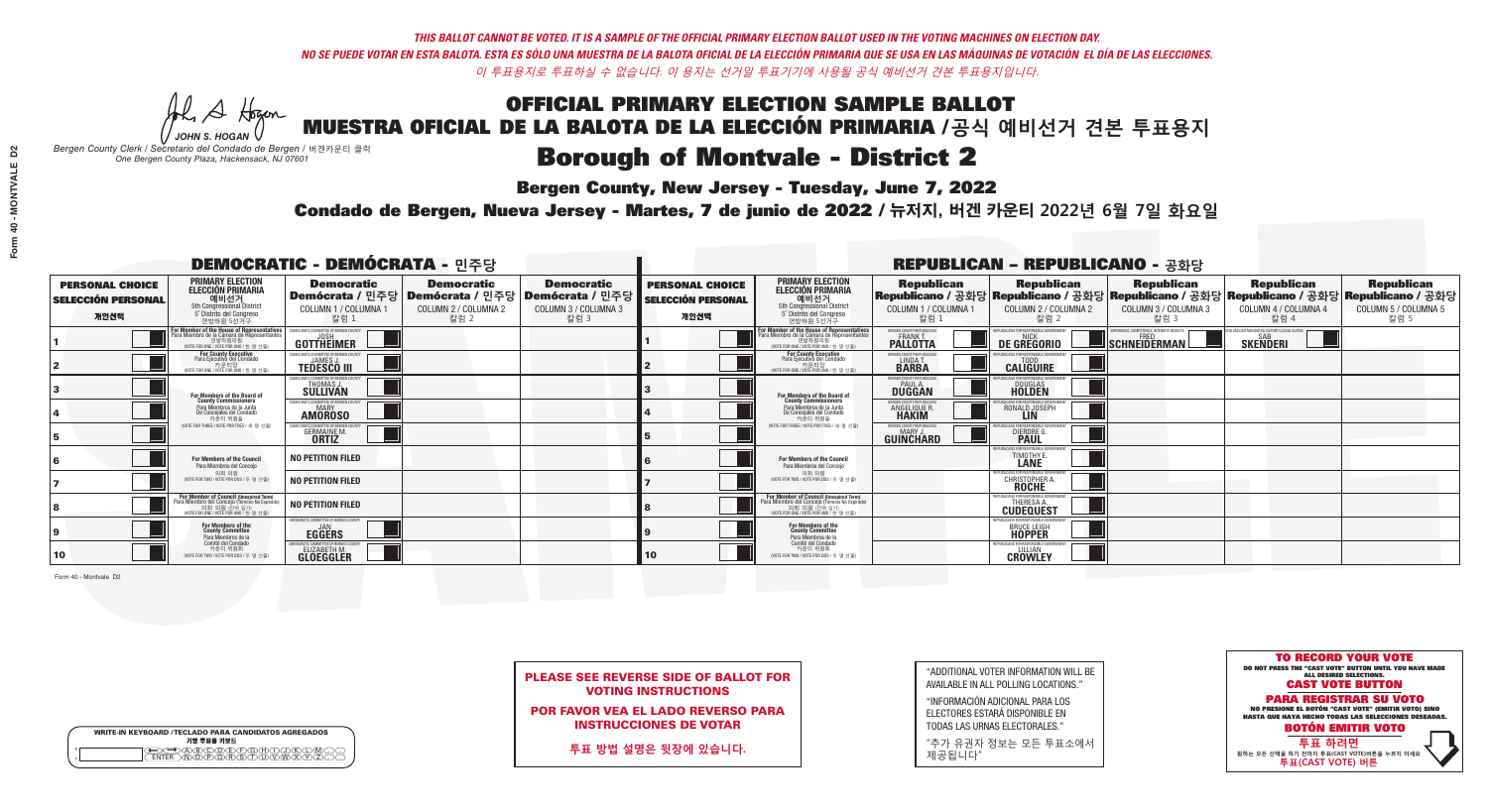A Hogen *JOHN S. HOGAN*

| <b>WRITE-IN KEYBOARD /TECLADO PARA CANDIDATOS AGREGADOS</b><br>기명 투표용 키보드 |  |
|---------------------------------------------------------------------------|--|
| @@@@@@@@@@@@<br>\@@@@@@@@@@@@@@<br><b>FNTFR</b>                           |  |

## OFFICIAL PRIMARY ELECTION SAMPLE BALLOT MUESTRA OFICIAL DE LA BALOTA DE LA ELECCIÓN PRIMARIA /**공식 예비선거 견본 투표용지**

# **Borough of Montvale - District 3**

**Bergen County, New Jersey - Tuesday, June 7, 2022** 

*Bergen County Clerk / Secretario del Condado de Bergen /* 버겐카운티 클럭 *One Bergen County Plaza, Hackensack, NJ 07601*



PLEASE SEE REVERSE SIDE OF BALLOT FOR VOTING INSTRUCTIONS

POR FAVOR VEA EL LADO REVERSO PARA INSTRUCCIONES DE VOTAR

**투표 방법 설명은 뒷장에 있습니다.**

| "ADDITIONAL VOTER INFORMATION WILL BE |
|---------------------------------------|
| AVAILABLE IN ALL POLLING LOCATIONS."  |

"INFORMACIÓN ADICIONAL PARA LOS ELECTORES ESTARÁ DISPONIBLE EN TODAS LAS URNAS ELECTORALES."

"추가 유권자 정보는 모든 투표소에서 제공됩니다"

Condado de Bergen, Nueva Jersey - Martes, 7 de junio de 2022 / 뉴저지, 버겐 카운티 2022년 6월 7일 화요일 *One Bergen County Plaza, Hackensack, NJ 07601*

| <b>DEMOCRATIC - DEMÓCRATA - 민주당</b>                         |                                                                                                                                               |                                                                                                        |                                                   |                                                   |                                                             |                                                                                                                                                    |                                                            | <b>REPUBLICAN - REPUBLICANO - 공화당</b>                                                                                                          |                                                   |                                                   |                                                   |
|-------------------------------------------------------------|-----------------------------------------------------------------------------------------------------------------------------------------------|--------------------------------------------------------------------------------------------------------|---------------------------------------------------|---------------------------------------------------|-------------------------------------------------------------|----------------------------------------------------------------------------------------------------------------------------------------------------|------------------------------------------------------------|------------------------------------------------------------------------------------------------------------------------------------------------|---------------------------------------------------|---------------------------------------------------|---------------------------------------------------|
| <b>PERSONAL CHOICE</b><br><b>SELECCIÓN PERSONAL</b><br>개인선택 | <b>PRIMARY ELECTION</b><br><b>ELECCIÓN PRIMARIA</b><br>예비선거<br><sup>5th</sup> Congressional District<br>5° Distrito del Congreso<br>연방하원 5선거구 | <b>Democratic</b><br>│Demócrata / 민주당│Demócrata / 민주당│Demócrata / 민주당│<br>COLUMN 1 / COLUMNA 1<br>칼럼 1 | <b>Democratic</b><br>COLUMN 2 / COLUMNA 2<br>칼럼 2 | <b>Democratic</b><br>COLUMN 3 / COLUMNA 3<br>칼럼 3 | <b>PERSONAL CHOICE</b><br><b>SELECCIÓN PERSONAL</b><br>개인선택 | <b>PRIMARY ELECTION</b><br><b>ELECCIÓN PRIMARIA</b><br>예비선거<br>5th Congressional District<br>5° Distrito del Congreso<br>연방하원 5선거구                 | <b>Republican</b><br>COLUMN 1 / COLUMNA 1<br>칼럼 1          | <b>Republican</b><br>Republicano / 공화당 Republicano / 공화당 Republicano / 공화당 Republicano / 공화당 Republicano / 공화당<br>COLUMN 2 / COLUMNA 2<br>칼럼 2 | <b>Republican</b><br>COLUMN 3 / COLUMNA 3<br>칼럼 3 | <b>Republican</b><br>COLUMN 4 / COLUMNA 4<br>칼럼 4 | <b>Republican</b><br>COLUMN 5 / COLUMNA 5<br>칼럼 5 |
|                                                             | or Member of the House of Representatives<br>ara Miembro de la Cámara de Representantes<br>연방하원의원<br>(VOTE FOR ONE / VOTE POR UNO / 한 명 선출)   | GOTTHEIMER                                                                                             |                                                   |                                                   |                                                             | <b>For Member of the House of Representatives<br/>Para Miembro de la Cámara de Representantes</b><br>NOTE FOR ONE / VOTE POR UNO / 한 명 선결          | BERGEN COUNTY REPUBLICANS<br><b>PALLOTTA</b>               | DE GREGORIO                                                                                                                                    | SCHNEIDERMAN                                      | <b>SKENDERI</b>                                   |                                                   |
|                                                             | For County Executive<br>Para Ejecutivo del Condado<br>7 카운티장<br>(VOTE FOR ONE / VOTE POR UNO / 한 명 선출)                                        | JEMOCRATIC COMMITTEE OF BERGEN COUNTY<br><b>TEDESCO III</b>                                            |                                                   |                                                   |                                                             | For County Executive<br>Para Ejecutivo del Condado<br>7) 카운티장<br>(VOTE FOR ONE / VOTE POR UNO / 한 명 선출)                                            | BERGEN COUNTY REPUBLICAN<br>LINDA T.                       | <b>CALIGUIRE</b>                                                                                                                               |                                                   |                                                   |                                                   |
|                                                             | For Members of the Board of<br>County Commissioners                                                                                           | MOCRATIC COMMITTEE OF BEBGEN COUNT<br>THOMAS J.                                                        |                                                   |                                                   |                                                             | For Members of the Board of<br>County Commissioners                                                                                                | ERGEN COUNTY REPUBLICAN<br><b>PAUL A.</b><br><b>DUGGAN</b> | DOUGLAS<br>HOLDEN                                                                                                                              |                                                   |                                                   |                                                   |
|                                                             | Para Miembros de la Junta<br>De Concejales del Condado<br>카우티 위원들                                                                             | MOCRATIC COMMITTEE OF BERGEN COUN'<br><b>AMOROSO</b>                                                   |                                                   |                                                   |                                                             | Para Miembros de la Junta<br>De Concejales del Condado<br>카운티 위원들                                                                                  | RGEN COUNTY REPUBLICAN<br>ANGELIQUE R                      | RONALD JOSEPH                                                                                                                                  |                                                   |                                                   |                                                   |
|                                                             | NOTE FOR THREE / VOTE POR TRES / 세 명 선출)                                                                                                      | RATIC COMMITTEE OF BERGEN COUN'<br><b>GERMAINE M.</b><br><b>ORTIZ</b>                                  |                                                   |                                                   |                                                             | (VOTE FOR THREE / VOTE POR TRES / 세 명 선출)                                                                                                          | ERGEN COUNTY REPUBLICANS<br><b>GUINCHARD</b>               | CANS FOR RESPONSIBLE GOVERNMEN<br>DIERDRE G                                                                                                    |                                                   |                                                   |                                                   |
|                                                             | For Members of the Council<br>Para Miembros del Conceio                                                                                       | NO PETITION FILED                                                                                      |                                                   |                                                   |                                                             | For Members of the Council<br>Para Miembros del Conceio                                                                                            |                                                            | <b>TIMOTHY</b>                                                                                                                                 |                                                   |                                                   |                                                   |
|                                                             | 의회 의원<br>(VOTE FOR TWO / VOTE POR DOS / 두 명 선출)                                                                                               | NO PETITION FILED                                                                                      |                                                   |                                                   |                                                             | 의회 의원<br>WOTE FOR TWO / VOTE POR DOS / 두 명 선출)                                                                                                     |                                                            | PUBLICANS FOR RESPONSIBLE GO<br><b>CHRISTOPHER A.</b>                                                                                          |                                                   |                                                   |                                                   |
|                                                             | For Member of Council (Unexpired Term)<br>Para Miembro del Concejo (Término No Expirado)<br>(VOTE FOR ONE / VOTE POR UNO / 한 명 선출)            | NO PETITION FILED                                                                                      |                                                   |                                                   |                                                             | For Member of Council (Unexpired Term)<br>Para Miembro del Concejo (Término No Expirado)<br>의회 의원 (찬예임기)<br>(VOTE FOR ONE / VOTE POR UNO / 한 명 선출) |                                                            | THERESA A<br><b>CUDEQUEST</b>                                                                                                                  |                                                   |                                                   |                                                   |
|                                                             | For Members of the<br>County Committee<br>Para Miembros de la                                                                                 | EMOCRATIC COMMITTEE OF BERGEN COUNTY<br><b>SULLIVAN Jr.</b>                                            |                                                   |                                                   |                                                             | <b>For Members of the<br/>County Committee</b><br>Para Miembros de la<br>Comité del Condado                                                        |                                                            | REPUBLICANS FOR RESPONSIBLE GOVERNMEN<br><b>STEPHANS</b>                                                                                       |                                                   |                                                   |                                                   |
| 10                                                          | Comité del Condado<br>카운티 위원회<br>(VOTE FOR TWO / VOTE POR DOS / 두 명 선출)                                                                       | FMOCRATIC COMMITTEE OF BERGEN COUNTY<br>SULLIVAN                                                       |                                                   |                                                   | 10                                                          | 카운티 위원회<br>(VOTE FOR TWO / VOTE POR DOS / 두 명 선출)                                                                                                  |                                                            | PUBLICANS FOR RESPONSIBLE GOVERNMEN<br>JENNIFER R.                                                                                             |                                                   |                                                   |                                                   |